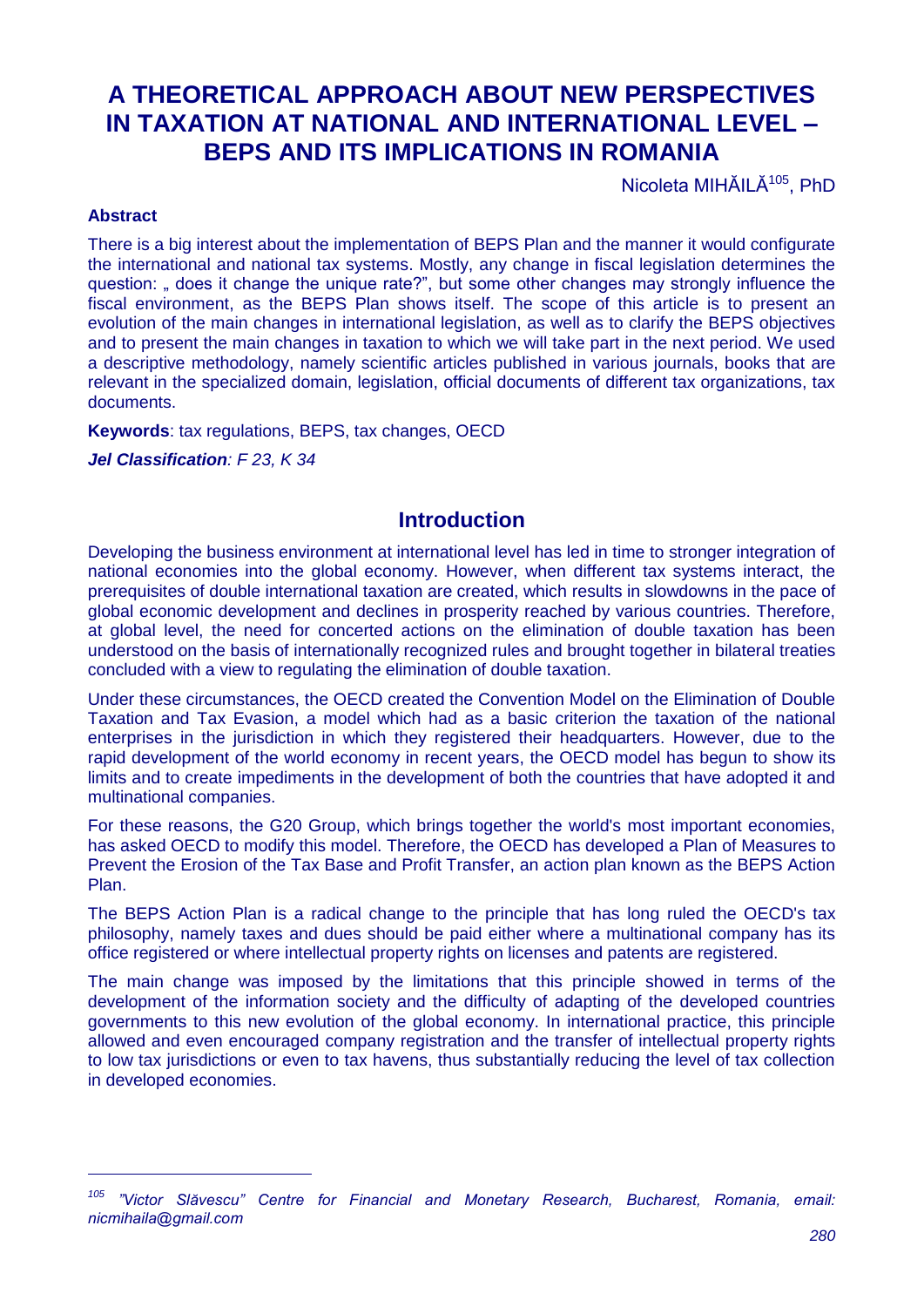# **Evolution of Changes in International Taxation**

In time, there have been various structural changes in the world economy, largely driven by global economic and financial crisis. If the crisis of 1930 led to the acceptance of the need for state intervention in the economy in recession periods, by increasing public spending and investment, in order to fill the aggregate demand gap (Keynesian model), the crisis of the 1970s led, on the contrary, to economic liberalization, privatization, and deregulation, that made possible the economy revitalization in the 80s and 90s (the neoliberal model inspired by Milton Friedman).

This wave of economic liberalization, coupled with the technological revolution, especially in the communications and IT sector, has also led to an increase in globalization, an exponential increase in international trade volume, and the accumulation of imbalances, both in terms of income distribution in society and in terms of tax treatment of capital relative to that of labor.

Much more dynamic and easier to move from one jurisdiction to another to seek a more favorable tax regime, capital has become more and more difficult to tax by states all over the world, which started to increasingly base on labor and consumption tax revenues.

In 2010, the United States launched the Foreign Account Tax Compliance Act (FATCA) - a law that allows the US Fiscal government to gather financial information from financial institutions around the world about the income situation of US citizens in foreign accounts. This was the beginning of a real revolution in the international tax system.

The 2013 year was extremely active, especially when OECD launched the report on tax base erosion and profit transfer (BEPS), regarding three areas: adopting new standards to ensure the coherence of direct taxation systems at international level, realignment of tax system that should take into consideration the substance elements and increasing transparency, by new reporting rules and information exchange.

In Romania, in 2014, was introduced the holding regulation, which allows the Romanian firms to establish this type of companies, with no taxes on dividends distributed and capital gains.

Also, Netherlands introduced in the domestic legislation measures through which tax authorities were informed about the economic elements on which the holding company was set up, about the final beneficiary of the dividends and the confirmation that he had paid his taxes in his residence country.

Other European countries have also taken unilateral measures in their own tax legislations to combat double non-taxation. For example, Poland introduced the regulation on foreign controlled companies (in force since January 1, 2016). It involves taxing companies outside Poland that are owned by at least 25% by Polish companies and are taxed in their jurisdiction with a lower tax of 14,25%, if the income is derived from passive activities. Another example is Austria, which introduced provisions on limiting interest deductibility if the related income is not taxed.

In parallel with the exchange of tax information and the introduction of the above measures, mechanisms for the exchange of financial information were also introduced. In July 2014, it was also published by the OECD the Common Reporting Standard (CRS). CRS is the Standard for the Automatic Exchange of Financial Information which establishes a comprehensive methodology for the exchange of information between tax authorities on financial assets.

The transparency created by CRS is desidered to represent another element in preventing taxpayers to use financial accounts from other jurisdictions to avoid paying taxes in their residence country. Tax authorities are informed, through an automatic data exchange mechanism, on the taxpayers that obtain revenues in the foreign accounts or other financial placements.

The most effective measure to implement the exchange of information was the Multilateral Convention on Mutual Administrative Assistance in Tax Matter, signed by more than 80 countries. The next step was to sign the declaration of compliance with the provisions of the Multilateral Agreement on the Exchange of Financial Information, a document signed by Romania and 51 other jurisdictions. Romania began to exchange information in September 2017 for the 2016 financial data.

Also, Switzerland, known for its banking secrecy, has introduced the White Money Strategy - a strategy that is being used by countries that have not passed in the criminal law field tax evasion in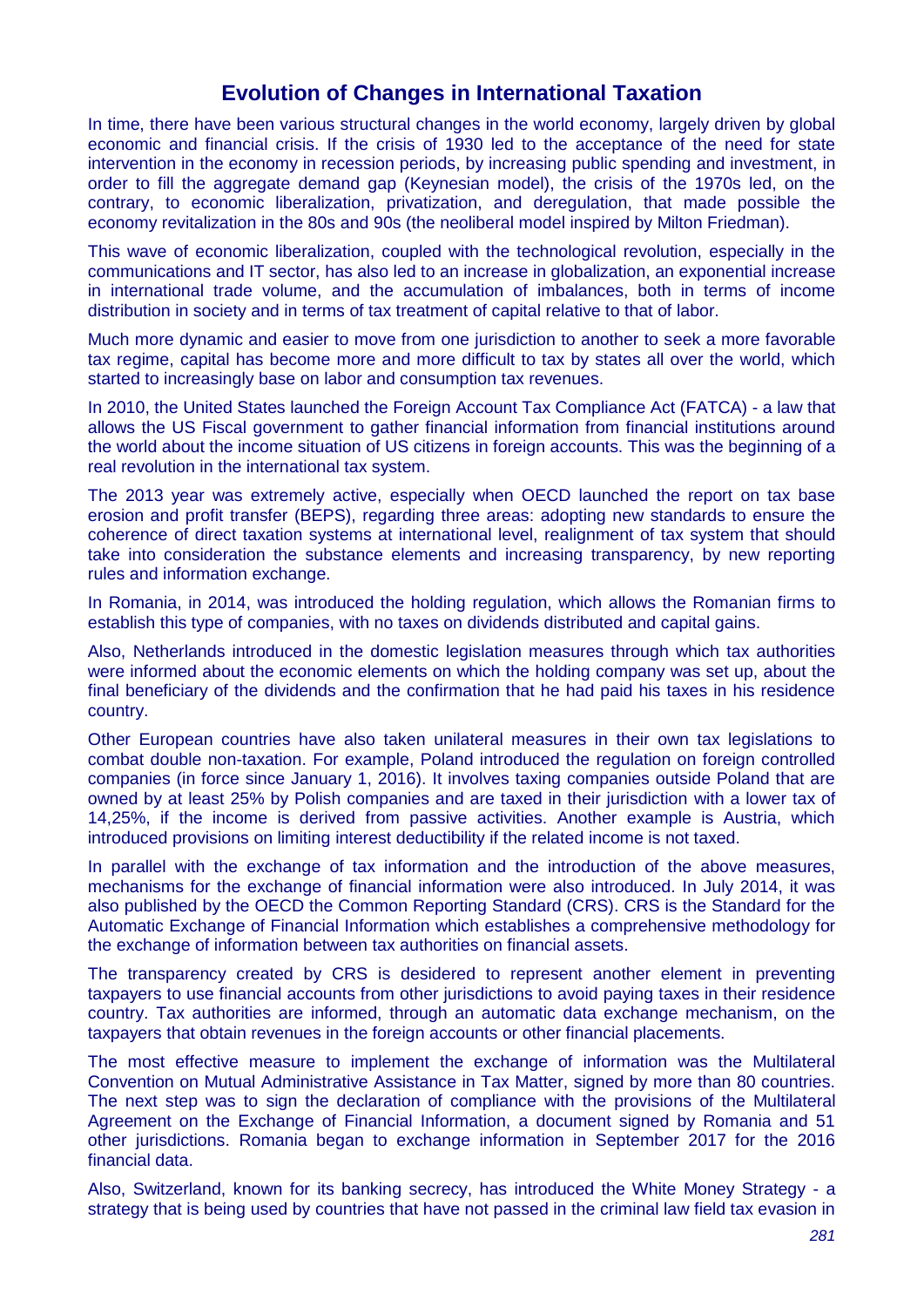the residence or foreign country. During 2012, the Swiss Federal Council introduced a series of measures to increase the transparency of the Swiss financial system. Swiss financial institutions need to introduce a customer risk assessment system to ensure that they comply with tax laws in their countries of residence on the reporting and taxation of assets managed through these banks.

The European Union has already introduced a number of measures through the Income from Savings Directive. This Directive implements the exchange of information on any income in the form of interest earned by a resident of an EU country from an EU paying agent. Some countries (Luxembourg, Austria, Belgium) implemented the directive with a transitional period in which they derogated from the exchange of information on the beneficial owner, in return for the 35% interest income tax, applied by the income payer.

The 16th Directive on tax administrative cooperation introduced in 2011 already provided the exchange of information on a series of incomes between EU countries, namely spontaneous, automatic and on-demand information exchange.

Starting with January 1, 2015 automatic exchange of information between EU member states applies to pension, insurance, real estate, labor income, remuneration paid to administrators and other persons assimilated to them. At the same time, the EU will continue to adapt European provisions to international developments. In this respect, the EU has already published a proposal regarding the 16 Directive amendment, by implementing automatic exchange of information on tax solutions issued by Member States.

Directive 2014/107 / EU on automatic exchange of information in the field of taxation is also in the process of implementation, and it concerns the automatic exchange of information along the lines of the common reporting standard (CSR).

The following table presents a summary of changes in international tax legislation between 2010 and 2017.

**Table 1**

| Year   | <b>Explanation</b>                                                                                         |
|--------|------------------------------------------------------------------------------------------------------------|
| 2010   | -USA launches FATCA (Foreign Account Tax Compliance Act);                                                  |
|        | -The first OECD report on offshore voluntary compliance                                                    |
| 2011   | -Directive 2011/16 / EU on administrative cooperation in the field of taxation (DAC) is adopted,           |
|        | through which Member States' authorities can exchange information, on demand, spontaneously and            |
|        | automatically, from 2015, on earnings, pensions, administration, insurance, real estate properties         |
| 2012   | - White Money Strategy                                                                                     |
|        | - Switzerland reforms the financial system and adopts another attitude towards banking secrecy             |
| 2013   | -OECD issues the BEPS report;                                                                              |
|        | -Proposal to amend Directive 2013/34 / EU on the annual financial statements introducing new               |
|        | reporting obligations (country-by-country reporting CbC)                                                   |
| 2014   | -OECD has launched the full version of the Global Standard for Automatic Information Exchange;             |
|        | -New Directive extending the automatic exchange of information between EU countries on financial revenues; |
|        | -EC starts investigations into groups of companies (Starbucks - Netherlands, Apple-Ireland, Fiat-          |
|        | Luxembourg)                                                                                                |
| 2015   | -EU and Switzerland signed a new agreement for automatic exchange of residents' financial                  |
|        | information in 2018;                                                                                       |
|        | -DAC had a number of proposed modifications;                                                               |
|        | -OECD issues the final BEPS reports;                                                                       |
|        | -OECD issues the second report on voluntary offshore compliance                                            |
| 2016   | -OECD has launched the standard electronic format for country-to-country reporting (CbC) between           |
|        | jurisdictions;                                                                                             |
|        | -Special meeting of the OECD Committee on Fiscal Affairs;                                                  |
|        | -European Commission presents the anti-tax evasion package (ATAD Directive)                                |
| 2017   | -European Commission will prepare the list of non-cooperative jurisdictions;                               |
| $\sim$ | -European Commission will publish the Common Consolidated Corporate Tax Base (CCCTB)                       |

#### **Changes in international tax legislation**

*Source: PriceWaterHouse Coopers (PwC), Mihaela Mitroi, "Evolution in International Taxation"*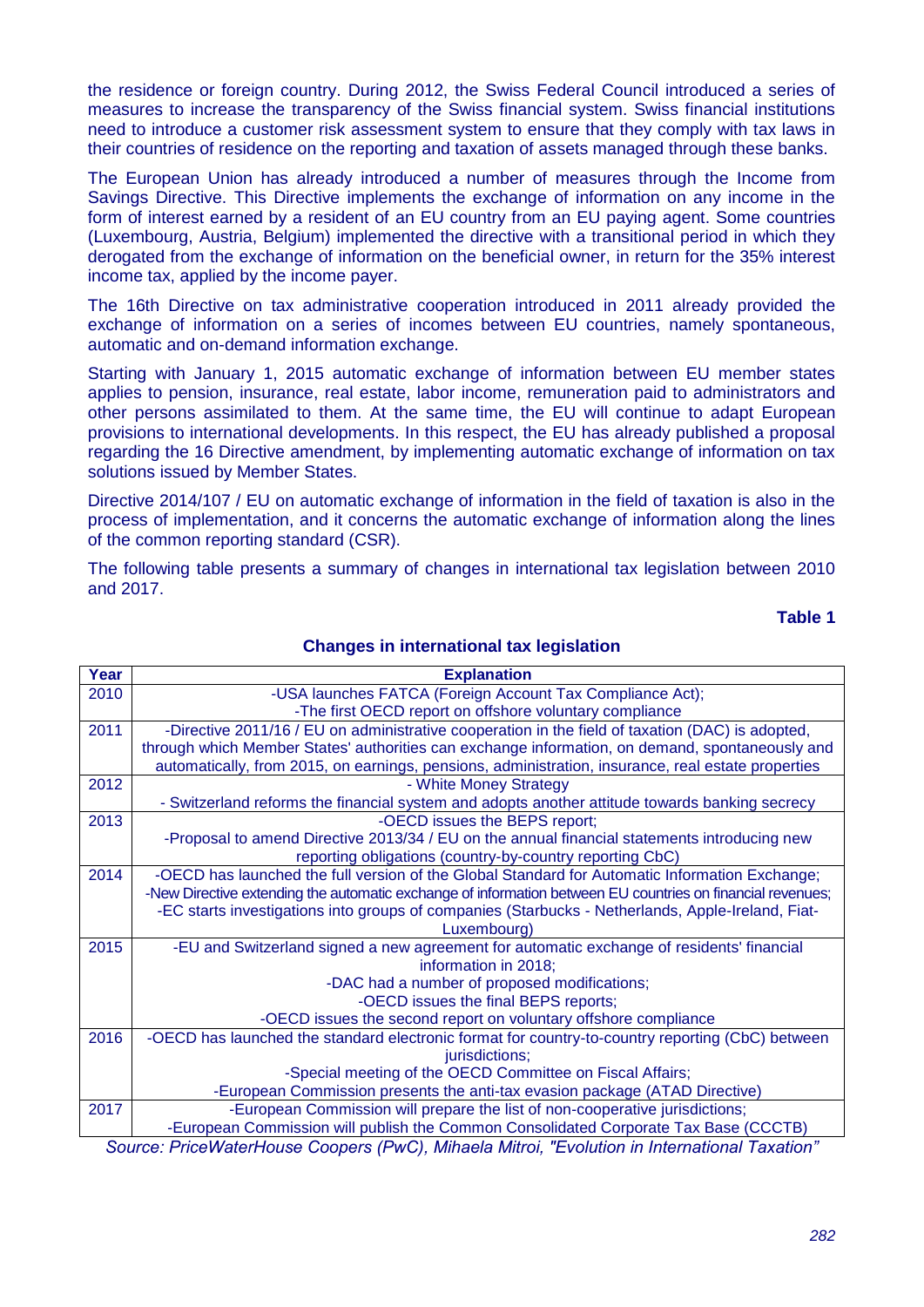As far as Romania is concerned, our country has made significant progress, namely:

- implemented transparency measures;

- introduced in the Tax Code the definition of the artificial transaction;

- the transposition of the Directive on the common tax regime applicable to parent companies and subsidiaries;

- introduces Common Reporting Standard (CRS);

- order the amendment of double taxation avoidance treaties.

# **About the BEPS Plan**

BEPS is the abbreviation for Base Erosion and Profit Shifting. It is a result of globalization, a natural trend to maximize net profits of companies worldwide. It consists of a set of 15 measures developed by the OECD in order to reduce the tendency of multinational companies to transfer profits to low tax jurisdictions or where certain taxes are not applied by using tax strategies based on differences between national tax systems.

These measures mainly aim at:

- aligning the international tax system to the rapid evolution of the digital economy by streamlining the taxation of digital products and services;

- cancel the negative effects of hybrid arrangements and prevent the abusive use of double taxation conventions by eliminating double taxation;

- counteracting harmful tax practices and aggressive tax arrangements by improving transparency and information sharing;

- taxing profits in jurisdictions where value-generating activities are taking place by developing rules that prevent intangible artificial allocation, risks assumed within the group, etc.

In 2014, the following "deliverables" were prepared:

• 2 final reports: A unified understanding of the characteristics of the digital economy and of the risks related to this area and agreed to the separation of the digital economy from other economic segments is impossible. Following consultations with international tax experts, the OECD has concluded that a multilateral international instrument to incorporate BEPS measures into double taxation treaties is feasible and could soon be developed.

• 1 Interim Report: Progress towards transparency and exchange of information on specific tax solutions for certain taxpayers, namely a methodology for establishing substance criteria for intellectual property rights.

• 4 reports with recommendations (project stage):

- a set of recommendations for national legislation and the amendment of the OECD Convention on Hybrid Arrangements;

- clear and comprehensive rules to stop double non-taxation;

- establishing a minimum level of "protection" against the abusive use of double taxation conventions that countries can implement in conventions by including general and specific rules to limit benefits in certain situations;

- Developing guidelines for identifying non-incorporated items and setting trading conditions at market price, as well as allocating intangible profits;

- Developing a country-by-country transfer pricing model containing information on the location of profits, sales, employees and assets, as well as the taxes paid.

The BEPS calendar was as follows:

- June 2012 - announcement / start of the project,

- February 2013 - the first document addressing the phenomenon is issued,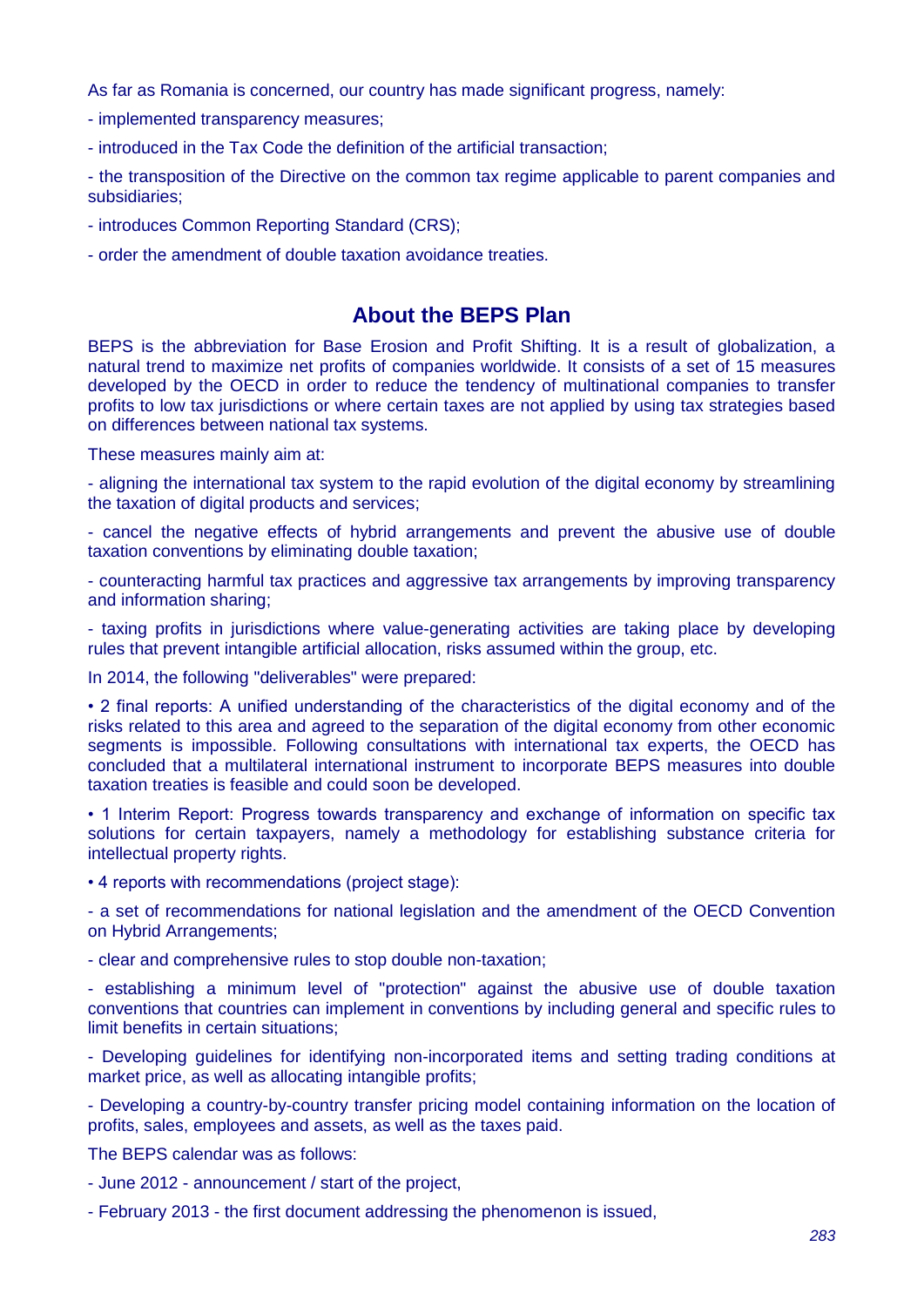- July 2013 - The Action Plan is issued with 15 measures grouped on 3 pillars (coherence, transparency, substance),

- September 2014 Issuing final bids for 7 of the 15 actions,
- December 2015 issuing the final reports for the remaining 8 measures,
- starting with 2016 monitoring, introducing additional measures.

BEPS actions are explained in table 2.

**Table 2**

| <b>Action</b><br><b>Publication year</b><br><b>Description</b><br>September 2014<br>Action 1. Tax challenges<br>Identifies the main issues in the digital economy and desires a holistic<br>approach in the digital economy<br>approach to both direct and indirect taxes.<br>Action 2. Neutralizing the effects<br>September 2014<br>Developing models and recommendations regarding national legislation<br>of artificial arrangements<br>to combat the use of tools and companies for tax purposes only.<br>Action 3. Strengthening CFC<br>2015<br>Developing recommendations on the form of rules on foreign controlled<br><b>Rules (Controlled Companies)</b><br>companies. This measure will also be synchronized with other actions<br>Action 4. Limiting the base of<br>2015<br>It deals with the use of interest and loans to reduce the taxable base.<br>erosion by deducting interest and<br>This action is also correlated with actions directly linked to transfer<br>other financial payments.<br>prices<br>Action 5. Fighting harmful tax<br>September 2014<br>This action requires close collaboration with non-OECD countries, as it<br>practices more effectively, given<br>may also imply a spontaneous exchange of preferential rules.<br>the transparency and substance<br>of transactions.<br>Action 6. Preventing the granting<br>September 2014<br>The action aims to clarify that the signed treaties are not intended to<br>of benefits through treaties<br>cause double non-imposition and proper information of States before<br>signing such a treaty.<br>Action 7. Prevention of artificial<br>This document brings changes to the definition of the permanent<br>avoidance through the<br>establishment so as to limit its artificial use.<br>permanent establishment<br>Action 8. Transfer pricing guide<br>September 2014<br>Develop rules to prevent base erosion and transfer profits by moving |
|------------------------------------------------------------------------------------------------------------------------------------------------------------------------------------------------------------------------------------------------------------------------------------------------------------------------------------------------------------------------------------------------------------------------------------------------------------------------------------------------------------------------------------------------------------------------------------------------------------------------------------------------------------------------------------------------------------------------------------------------------------------------------------------------------------------------------------------------------------------------------------------------------------------------------------------------------------------------------------------------------------------------------------------------------------------------------------------------------------------------------------------------------------------------------------------------------------------------------------------------------------------------------------------------------------------------------------------------------------------------------------------------------------------------------------------------------------------------------------------------------------------------------------------------------------------------------------------------------------------------------------------------------------------------------------------------------------------------------------------------------------------------------------------------------------------------------------------------------------------------------------------------------------------------------------|
|                                                                                                                                                                                                                                                                                                                                                                                                                                                                                                                                                                                                                                                                                                                                                                                                                                                                                                                                                                                                                                                                                                                                                                                                                                                                                                                                                                                                                                                                                                                                                                                                                                                                                                                                                                                                                                                                                                                                    |
|                                                                                                                                                                                                                                                                                                                                                                                                                                                                                                                                                                                                                                                                                                                                                                                                                                                                                                                                                                                                                                                                                                                                                                                                                                                                                                                                                                                                                                                                                                                                                                                                                                                                                                                                                                                                                                                                                                                                    |
|                                                                                                                                                                                                                                                                                                                                                                                                                                                                                                                                                                                                                                                                                                                                                                                                                                                                                                                                                                                                                                                                                                                                                                                                                                                                                                                                                                                                                                                                                                                                                                                                                                                                                                                                                                                                                                                                                                                                    |
|                                                                                                                                                                                                                                                                                                                                                                                                                                                                                                                                                                                                                                                                                                                                                                                                                                                                                                                                                                                                                                                                                                                                                                                                                                                                                                                                                                                                                                                                                                                                                                                                                                                                                                                                                                                                                                                                                                                                    |
|                                                                                                                                                                                                                                                                                                                                                                                                                                                                                                                                                                                                                                                                                                                                                                                                                                                                                                                                                                                                                                                                                                                                                                                                                                                                                                                                                                                                                                                                                                                                                                                                                                                                                                                                                                                                                                                                                                                                    |
|                                                                                                                                                                                                                                                                                                                                                                                                                                                                                                                                                                                                                                                                                                                                                                                                                                                                                                                                                                                                                                                                                                                                                                                                                                                                                                                                                                                                                                                                                                                                                                                                                                                                                                                                                                                                                                                                                                                                    |
|                                                                                                                                                                                                                                                                                                                                                                                                                                                                                                                                                                                                                                                                                                                                                                                                                                                                                                                                                                                                                                                                                                                                                                                                                                                                                                                                                                                                                                                                                                                                                                                                                                                                                                                                                                                                                                                                                                                                    |
|                                                                                                                                                                                                                                                                                                                                                                                                                                                                                                                                                                                                                                                                                                                                                                                                                                                                                                                                                                                                                                                                                                                                                                                                                                                                                                                                                                                                                                                                                                                                                                                                                                                                                                                                                                                                                                                                                                                                    |
|                                                                                                                                                                                                                                                                                                                                                                                                                                                                                                                                                                                                                                                                                                                                                                                                                                                                                                                                                                                                                                                                                                                                                                                                                                                                                                                                                                                                                                                                                                                                                                                                                                                                                                                                                                                                                                                                                                                                    |
|                                                                                                                                                                                                                                                                                                                                                                                                                                                                                                                                                                                                                                                                                                                                                                                                                                                                                                                                                                                                                                                                                                                                                                                                                                                                                                                                                                                                                                                                                                                                                                                                                                                                                                                                                                                                                                                                                                                                    |
|                                                                                                                                                                                                                                                                                                                                                                                                                                                                                                                                                                                                                                                                                                                                                                                                                                                                                                                                                                                                                                                                                                                                                                                                                                                                                                                                                                                                                                                                                                                                                                                                                                                                                                                                                                                                                                                                                                                                    |
|                                                                                                                                                                                                                                                                                                                                                                                                                                                                                                                                                                                                                                                                                                                                                                                                                                                                                                                                                                                                                                                                                                                                                                                                                                                                                                                                                                                                                                                                                                                                                                                                                                                                                                                                                                                                                                                                                                                                    |
|                                                                                                                                                                                                                                                                                                                                                                                                                                                                                                                                                                                                                                                                                                                                                                                                                                                                                                                                                                                                                                                                                                                                                                                                                                                                                                                                                                                                                                                                                                                                                                                                                                                                                                                                                                                                                                                                                                                                    |
|                                                                                                                                                                                                                                                                                                                                                                                                                                                                                                                                                                                                                                                                                                                                                                                                                                                                                                                                                                                                                                                                                                                                                                                                                                                                                                                                                                                                                                                                                                                                                                                                                                                                                                                                                                                                                                                                                                                                    |
|                                                                                                                                                                                                                                                                                                                                                                                                                                                                                                                                                                                                                                                                                                                                                                                                                                                                                                                                                                                                                                                                                                                                                                                                                                                                                                                                                                                                                                                                                                                                                                                                                                                                                                                                                                                                                                                                                                                                    |
|                                                                                                                                                                                                                                                                                                                                                                                                                                                                                                                                                                                                                                                                                                                                                                                                                                                                                                                                                                                                                                                                                                                                                                                                                                                                                                                                                                                                                                                                                                                                                                                                                                                                                                                                                                                                                                                                                                                                    |
|                                                                                                                                                                                                                                                                                                                                                                                                                                                                                                                                                                                                                                                                                                                                                                                                                                                                                                                                                                                                                                                                                                                                                                                                                                                                                                                                                                                                                                                                                                                                                                                                                                                                                                                                                                                                                                                                                                                                    |
|                                                                                                                                                                                                                                                                                                                                                                                                                                                                                                                                                                                                                                                                                                                                                                                                                                                                                                                                                                                                                                                                                                                                                                                                                                                                                                                                                                                                                                                                                                                                                                                                                                                                                                                                                                                                                                                                                                                                    |
|                                                                                                                                                                                                                                                                                                                                                                                                                                                                                                                                                                                                                                                                                                                                                                                                                                                                                                                                                                                                                                                                                                                                                                                                                                                                                                                                                                                                                                                                                                                                                                                                                                                                                                                                                                                                                                                                                                                                    |
| for intangible assets<br>intangible assets between group members. This will involve: (i) the<br>adoption of a clear and comprehensive definition of intangible assets; (ii)                                                                                                                                                                                                                                                                                                                                                                                                                                                                                                                                                                                                                                                                                                                                                                                                                                                                                                                                                                                                                                                                                                                                                                                                                                                                                                                                                                                                                                                                                                                                                                                                                                                                                                                                                        |
| ensuring that profits associated with the transfer and use of intangible                                                                                                                                                                                                                                                                                                                                                                                                                                                                                                                                                                                                                                                                                                                                                                                                                                                                                                                                                                                                                                                                                                                                                                                                                                                                                                                                                                                                                                                                                                                                                                                                                                                                                                                                                                                                                                                           |
| assets are appropriately allocated in accordance with value creation; (iii)                                                                                                                                                                                                                                                                                                                                                                                                                                                                                                                                                                                                                                                                                                                                                                                                                                                                                                                                                                                                                                                                                                                                                                                                                                                                                                                                                                                                                                                                                                                                                                                                                                                                                                                                                                                                                                                        |
| the development of transfer pricing rules or special measures for                                                                                                                                                                                                                                                                                                                                                                                                                                                                                                                                                                                                                                                                                                                                                                                                                                                                                                                                                                                                                                                                                                                                                                                                                                                                                                                                                                                                                                                                                                                                                                                                                                                                                                                                                                                                                                                                  |
| intangible transfers that are difficult to assess; (iv) updating guidance on                                                                                                                                                                                                                                                                                                                                                                                                                                                                                                                                                                                                                                                                                                                                                                                                                                                                                                                                                                                                                                                                                                                                                                                                                                                                                                                                                                                                                                                                                                                                                                                                                                                                                                                                                                                                                                                       |
| how to contribute to the cost.                                                                                                                                                                                                                                                                                                                                                                                                                                                                                                                                                                                                                                                                                                                                                                                                                                                                                                                                                                                                                                                                                                                                                                                                                                                                                                                                                                                                                                                                                                                                                                                                                                                                                                                                                                                                                                                                                                     |
| Action 9. Risks and capital<br>2015<br>Develop rules to prevent base erosion and move profits by transferring                                                                                                                                                                                                                                                                                                                                                                                                                                                                                                                                                                                                                                                                                                                                                                                                                                                                                                                                                                                                                                                                                                                                                                                                                                                                                                                                                                                                                                                                                                                                                                                                                                                                                                                                                                                                                      |
| risks or allocating excessive capital between group members. This will                                                                                                                                                                                                                                                                                                                                                                                                                                                                                                                                                                                                                                                                                                                                                                                                                                                                                                                                                                                                                                                                                                                                                                                                                                                                                                                                                                                                                                                                                                                                                                                                                                                                                                                                                                                                                                                             |
| involve the adoption of transfer pricing rules or special measures to                                                                                                                                                                                                                                                                                                                                                                                                                                                                                                                                                                                                                                                                                                                                                                                                                                                                                                                                                                                                                                                                                                                                                                                                                                                                                                                                                                                                                                                                                                                                                                                                                                                                                                                                                                                                                                                              |
| ensure that no additional revenue is earmarked for an entity only<br>because it has contracted or supplied capital. The rules to be developed                                                                                                                                                                                                                                                                                                                                                                                                                                                                                                                                                                                                                                                                                                                                                                                                                                                                                                                                                                                                                                                                                                                                                                                                                                                                                                                                                                                                                                                                                                                                                                                                                                                                                                                                                                                      |
| will also require a revenue modeling based on the value created.                                                                                                                                                                                                                                                                                                                                                                                                                                                                                                                                                                                                                                                                                                                                                                                                                                                                                                                                                                                                                                                                                                                                                                                                                                                                                                                                                                                                                                                                                                                                                                                                                                                                                                                                                                                                                                                                   |
| Action 10. Other transactions<br>2015<br>It refers to very rare transactions between third parties. This will entail                                                                                                                                                                                                                                                                                                                                                                                                                                                                                                                                                                                                                                                                                                                                                                                                                                                                                                                                                                                                                                                                                                                                                                                                                                                                                                                                                                                                                                                                                                                                                                                                                                                                                                                                                                                                               |
| the adoption of special transfer pricing rules or measures in order to: (i)<br>with high risk                                                                                                                                                                                                                                                                                                                                                                                                                                                                                                                                                                                                                                                                                                                                                                                                                                                                                                                                                                                                                                                                                                                                                                                                                                                                                                                                                                                                                                                                                                                                                                                                                                                                                                                                                                                                                                      |
| clarify the circumstances of base erosion and the shift of profit in the                                                                                                                                                                                                                                                                                                                                                                                                                                                                                                                                                                                                                                                                                                                                                                                                                                                                                                                                                                                                                                                                                                                                                                                                                                                                                                                                                                                                                                                                                                                                                                                                                                                                                                                                                                                                                                                           |
| transactions that can be reclassified; (ii) clarify the application of pricing                                                                                                                                                                                                                                                                                                                                                                                                                                                                                                                                                                                                                                                                                                                                                                                                                                                                                                                                                                                                                                                                                                                                                                                                                                                                                                                                                                                                                                                                                                                                                                                                                                                                                                                                                                                                                                                     |
| methods, in particular the method of profit-sharing, in the context of                                                                                                                                                                                                                                                                                                                                                                                                                                                                                                                                                                                                                                                                                                                                                                                                                                                                                                                                                                                                                                                                                                                                                                                                                                                                                                                                                                                                                                                                                                                                                                                                                                                                                                                                                                                                                                                             |
| global value chains; (iii) provide protection against common types of                                                                                                                                                                                                                                                                                                                                                                                                                                                                                                                                                                                                                                                                                                                                                                                                                                                                                                                                                                                                                                                                                                                                                                                                                                                                                                                                                                                                                                                                                                                                                                                                                                                                                                                                                                                                                                                              |
| erosion of the tax base, such as administrative and management costs.                                                                                                                                                                                                                                                                                                                                                                                                                                                                                                                                                                                                                                                                                                                                                                                                                                                                                                                                                                                                                                                                                                                                                                                                                                                                                                                                                                                                                                                                                                                                                                                                                                                                                                                                                                                                                                                              |
| Action 11. Establishing<br>2015<br>Develop recommendations on the indicators that will measure the<br>methodologies for collecting and                                                                                                                                                                                                                                                                                                                                                                                                                                                                                                                                                                                                                                                                                                                                                                                                                                                                                                                                                                                                                                                                                                                                                                                                                                                                                                                                                                                                                                                                                                                                                                                                                                                                                                                                                                                             |
| effectiveness of the measures proposed in this plan.<br>analyzing data on BEPS                                                                                                                                                                                                                                                                                                                                                                                                                                                                                                                                                                                                                                                                                                                                                                                                                                                                                                                                                                                                                                                                                                                                                                                                                                                                                                                                                                                                                                                                                                                                                                                                                                                                                                                                                                                                                                                     |
| Action 12. The duty of taxpayers<br>Provisions on rules that will force businesses to provide information on<br>2015                                                                                                                                                                                                                                                                                                                                                                                                                                                                                                                                                                                                                                                                                                                                                                                                                                                                                                                                                                                                                                                                                                                                                                                                                                                                                                                                                                                                                                                                                                                                                                                                                                                                                                                                                                                                               |
|                                                                                                                                                                                                                                                                                                                                                                                                                                                                                                                                                                                                                                                                                                                                                                                                                                                                                                                                                                                                                                                                                                                                                                                                                                                                                                                                                                                                                                                                                                                                                                                                                                                                                                                                                                                                                                                                                                                                    |
|                                                                                                                                                                                                                                                                                                                                                                                                                                                                                                                                                                                                                                                                                                                                                                                                                                                                                                                                                                                                                                                                                                                                                                                                                                                                                                                                                                                                                                                                                                                                                                                                                                                                                                                                                                                                                                                                                                                                    |
| to disclose aggressive tax<br>transactions, arrangements, or structures used in as many countries as<br>planning arrangements<br>possible                                                                                                                                                                                                                                                                                                                                                                                                                                                                                                                                                                                                                                                                                                                                                                                                                                                                                                                                                                                                                                                                                                                                                                                                                                                                                                                                                                                                                                                                                                                                                                                                                                                                                                                                                                                          |
| Action 13. Transfer pricing<br>September 2014<br>New requirements are being developed in terms of the information                                                                                                                                                                                                                                                                                                                                                                                                                                                                                                                                                                                                                                                                                                                                                                                                                                                                                                                                                                                                                                                                                                                                                                                                                                                                                                                                                                                                                                                                                                                                                                                                                                                                                                                                                                                                                  |
| provided by both the company in a country and the whole group as a<br>documentation guide and country                                                                                                                                                                                                                                                                                                                                                                                                                                                                                                                                                                                                                                                                                                                                                                                                                                                                                                                                                                                                                                                                                                                                                                                                                                                                                                                                                                                                                                                                                                                                                                                                                                                                                                                                                                                                                              |
| to country report<br>whole                                                                                                                                                                                                                                                                                                                                                                                                                                                                                                                                                                                                                                                                                                                                                                                                                                                                                                                                                                                                                                                                                                                                                                                                                                                                                                                                                                                                                                                                                                                                                                                                                                                                                                                                                                                                                                                                                                         |
| Intends to include clauses on possible problems with a treaty by<br>Action 14. Provide more efficient<br>2015                                                                                                                                                                                                                                                                                                                                                                                                                                                                                                                                                                                                                                                                                                                                                                                                                                                                                                                                                                                                                                                                                                                                                                                                                                                                                                                                                                                                                                                                                                                                                                                                                                                                                                                                                                                                                      |
| appealing to arbitration panels<br>dispute settlement mechanisms                                                                                                                                                                                                                                                                                                                                                                                                                                                                                                                                                                                                                                                                                                                                                                                                                                                                                                                                                                                                                                                                                                                                                                                                                                                                                                                                                                                                                                                                                                                                                                                                                                                                                                                                                                                                                                                                   |
| September 2014<br>The Multilateral Instrument is designed to provide an innovative<br>Action 15. Development of a                                                                                                                                                                                                                                                                                                                                                                                                                                                                                                                                                                                                                                                                                                                                                                                                                                                                                                                                                                                                                                                                                                                                                                                                                                                                                                                                                                                                                                                                                                                                                                                                                                                                                                                                                                                                                  |
| multilateral instrument<br>approach to international tax issues, reflecting the nature of the rapid<br>evolution of the global economy and the need for rapid adaptation to this                                                                                                                                                                                                                                                                                                                                                                                                                                                                                                                                                                                                                                                                                                                                                                                                                                                                                                                                                                                                                                                                                                                                                                                                                                                                                                                                                                                                                                                                                                                                                                                                                                                                                                                                                   |

*Source: Matei, D., Double Taxation Due to Transfer Pricing Adjustments, ABC Working Paper Collection of Financial Worlde , WP nr. 3/2015*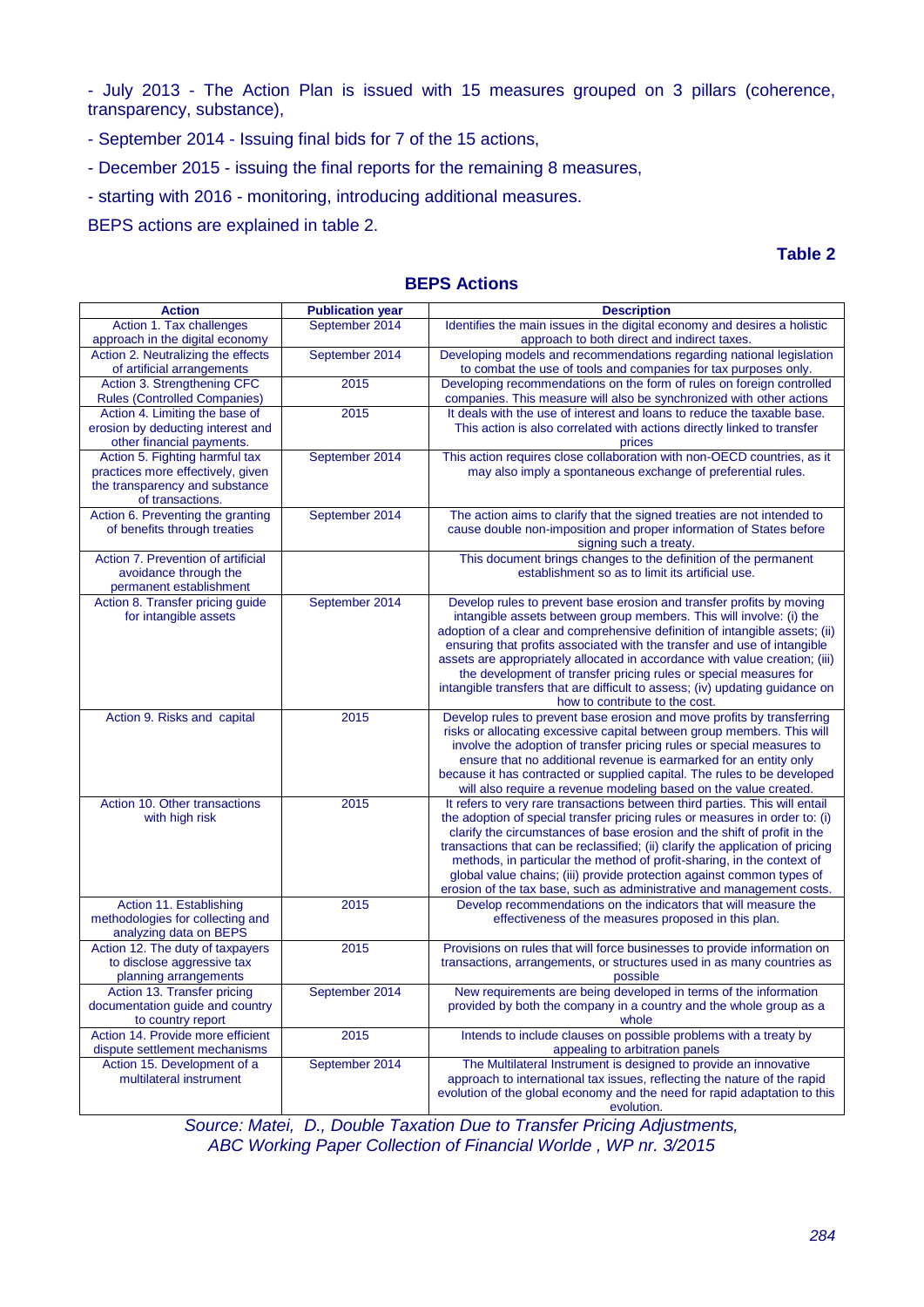Regarding information exchange in Romania, this has been implemented since 1 January 2015 for non-residents of EU Member States who obtained in Romania: labor income; remuneration paid to administrators and other persons assimilated to them; income from life insurance products not covered by other legal instruments of the European Union; income from pensions; income from real estate.

Spontaneous exchange of information (all taxes less VAT, customs duties, excise duties and social contributions) with other Member States occurs in certain situations: the competent authority of a Member State has evidence on the basis of assuming there may be tax losses in another Member State, artificial transfers of profits are made within groups of enterprises, etc.

In view of transparency, Romania has ratified the Convention on Mutual Administrative Assistance in Tax Matters by Law 13/2014. The subject of the Convention is administrative assistance with regard to:

- exchange of information (including simultaneous tax controls and tax controls abroad);

- recovery assistance, including conservation measures;

- submission of documents.

The taxes concerned are taxes on income or on profits and capital gains; mandatory social contributions; taxes on other categories (property, real estate, VAT, any other taxes).

Therefore, BEPS seeks to increase transparency, through international exchange of information, emphasis on the substance of transactions, implements Country by country reporting and anti-tax measures package, tax reports, new anti-abuse rules, amendments to Double Taxation Conventions, cooperates with states through bilateral agreements.

## **Implications of BEPS in Romania**

The measures proposed by the BEPS Action Plan and presented above influence the change of Romanian tax legislation in the field of corporate income tax and withholding tax (ie tightening of rules on the abuse of double taxation avoidance treaties).

As a consequence, the BEPS Action Plan will result in changes to the Model Tax Convention for avoiding double taxation and the Transfer Pricing Guidelines. Even in May 2016, the OECD Council approved changes to the Transfer Pricelines Guidelines to reflect the measures proposed by BEPS (Actions 8-10, Action 13).

In addition, the European Council has recently reached agreement on a draft directive aimed at combating tax evasion practices. The draft directive proposes:

- rules on limiting interest deductibility - are intended to limit the amount of interest that a taxpayer is entitled to deduct in a tax year.

- rules on exit taxation - are designed to prevent the erosion of the tax base in the State of origin when assets including unrealized gains are transferred from the tax jurisdiction of that State without a transfer of ownership.

- a general anti-abusive rule - has the role of combating abusive tax practices.

- the rules on controlled foreign companies (CFCs) - have the role of reallocating the income of a foreign controlled subsidiary subject to a low tax rate to the parent company, usually subject to a higher tax.

- rules on the non-uniform treatment of hybrids - aim at standardizing the qualification of financial instruments and entities.

Nowadays, companies can take advantage of the differences between national tax systems in terms of legal classification and tax treatment of financial instruments or different types of entities in order to reduce tax liabilities. Thus, unequal treatment may lead to double deductions (deductions in both States) or a deduction of income in a State, without including them in the taxable amount in the other State.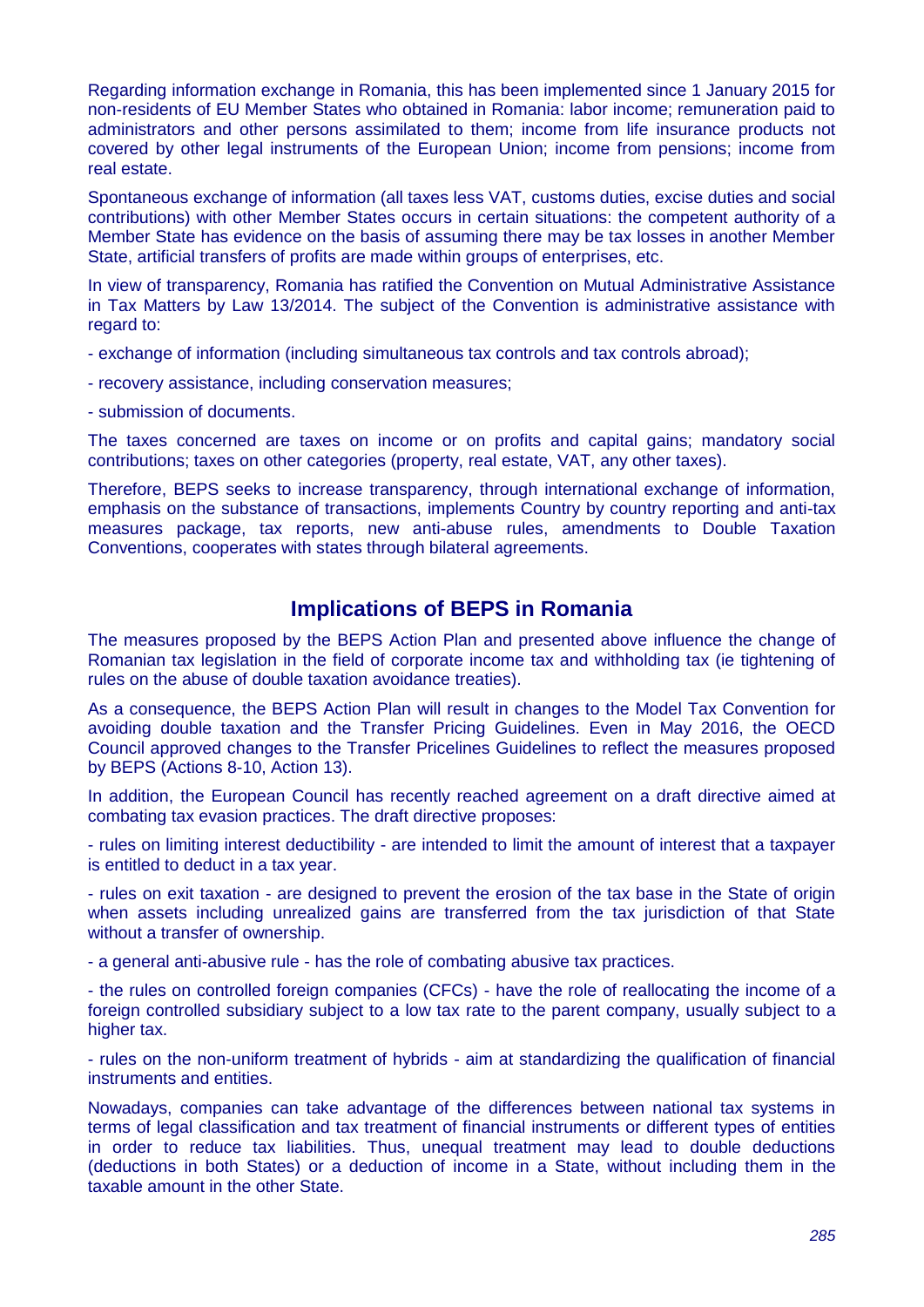The deadline for transposing the above provisions into national law is 31 December 2018, except for the exit tax rules for which the deadline is 31 December 2019. As Romania is a member of the EU, we will face legislative changes in the coming period in the field of corporation tax and withholding tax, in order to reflect the changes made by the draft Directive.

In addition, as a result of the development of the BEPS Action Plan, the Information Exchange Directive has been amended to extend the automatic exchange of information for cross-border tax decisions. Practically, the exchange of information will act on two levels: increasing transparency by reporting taxpayers' information to the authority, and increasing transparency by reporting information between tax authorities in different jurisdictions.

The proposed changes at international level will influence how profits are distributed between jurisdictions, the tax strategies of multinational companies, but also the approach of tax authorities and tax counselors.

Specifically, the main effects of BEPS in Romania may be:

- new definitions of permanent establishments;

- very high transparency in the field of transfer pricing and documentation required on the basis of global requirements;

- the redefinition of intangible assets and the tax impact of their transfer;

- the abolition of traditional tax structures based on any hybrid form - whether we are talking about entities, debts or asset transactions;

- modifying the double taxation treaties to create instruments that can impose taxes where there is suspicion of non-taxation;

- a higher administrative cost;

- changing the arm's length principle in setting intra-group prices to include special measures based on the authorities' concept of where the value is added;

- "Country by Country Reporting" (CbCR) – set of reporting made by multinational groups of companies with incomes over 750 million Euro - will be implemented from 2017 with reference to 2016 data;

- mandatory distribution of taxpayer data - total transparency of the entire organization chart in every tax jurisdiction where the company is doing business;

- Implementing processes that lead to the more rapid prevention or resolution of disputes related to the application of double taxation avoidance treaties;

- redefining harmful tax practices;

- the mandatory transparency of aggressive tax planning.

### **Conclusions**

There are significant changes at international level that will define the new international tax order. We notice a tendency to increase the exchange of information and fiscal transparency, but the changes in the coherence of taxation and the new tax rules are not to be neglected. These changes will certainly affect Romania, especially since some of them are coming as European directives.

Moreover, looking at all the above changes, the BEPS plan is not just a point on the OECD agenda, its principles are essential elements in all governments fiscal policy programs. More and more, the behavior of tax authorities and groups of companies is influenced by the current and expected impact of BEPS.

Romania may be affected by the results of the BEPS report on the amendment of double taxation avoidance conventions by introducing the benefit limiting clause as well as changes to the concept of permanent establishment. Also, changes to domestic legislation can be introduced to highlight the economic substance and purpose of the transactions. We are also expecting changes to the